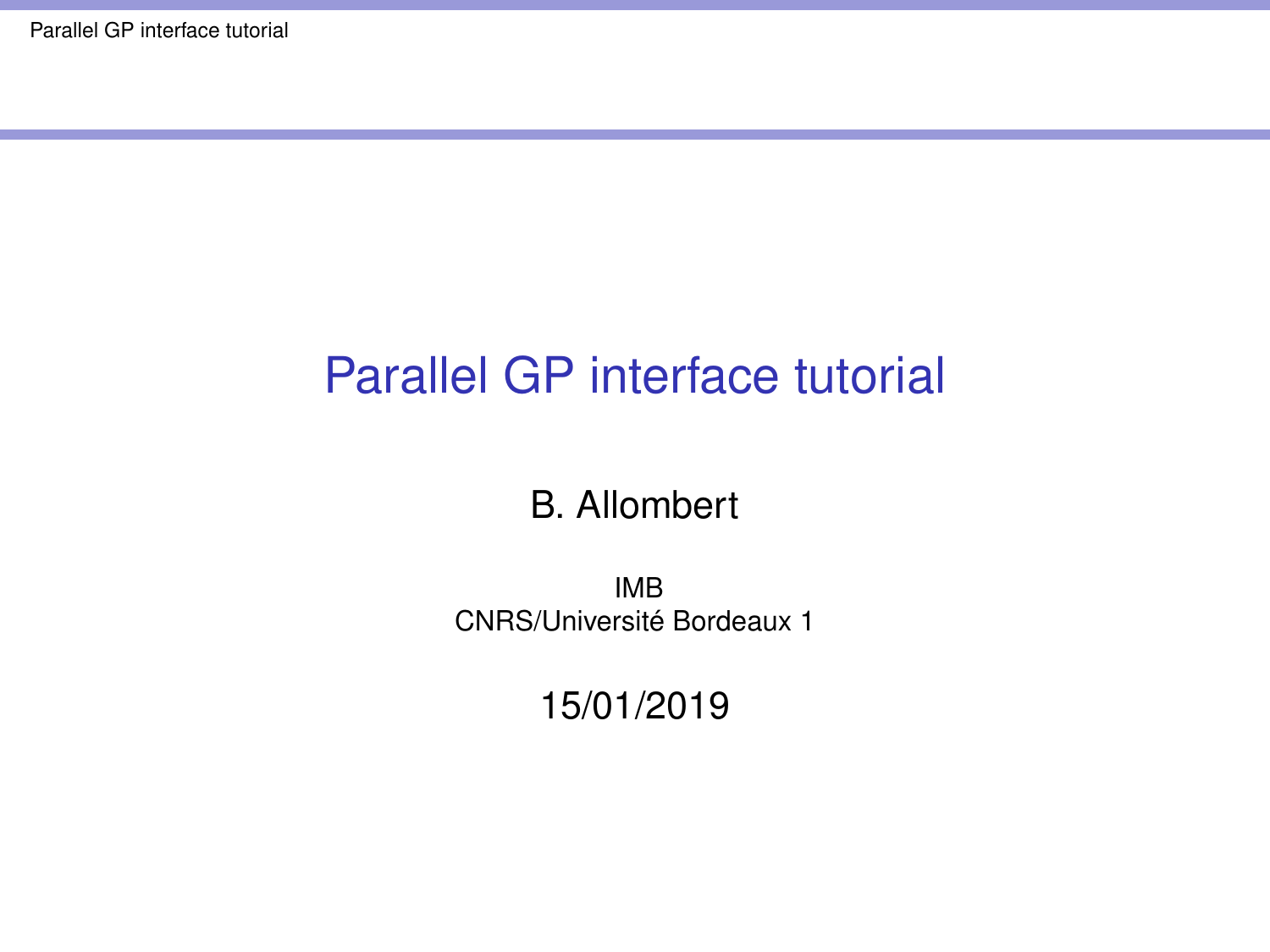**[Introduction](#page-2-0)** 

[POSIX threads](#page-3-0)

**[Resources](#page-4-0)** 

**[Concept](#page-7-0)** 

[Grouping small tasks](#page-12-0)

[Using parfor/parforprime](#page-13-0)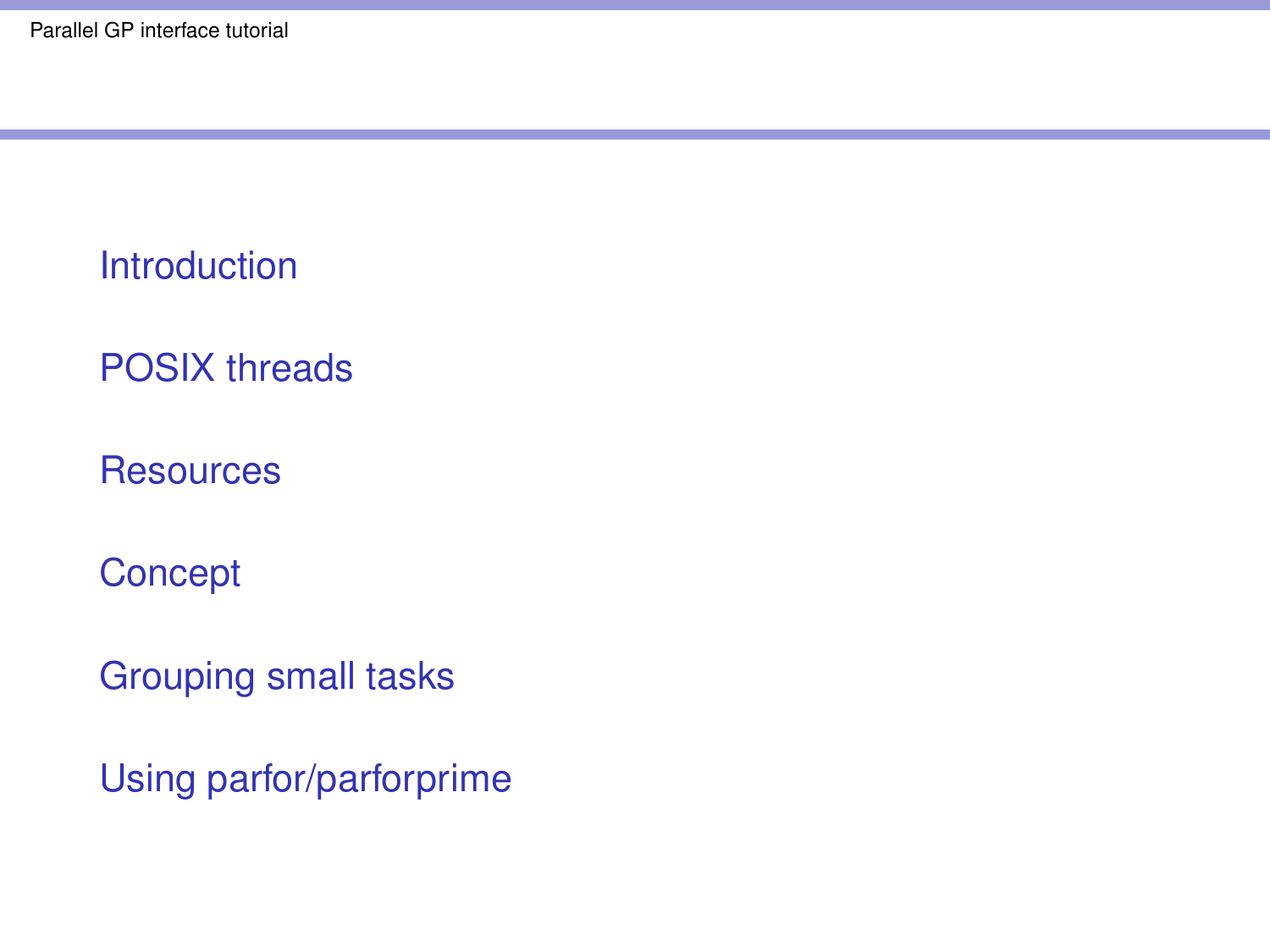<span id="page-2-0"></span>[Introduction](#page-2-0)

## **Introduction**

PARI now supports two common multi-threading technologies :

- $\triangleright$  POSIX thread : run on a single machine, lightweight, flexible, fragile.
- $\triangleright$  Message passing interface (MPI) : run on as many machine as you want, robust, rigid, heavyweight. Used by most clusters.

However the parallel GP interface does not depend on the multithread interface : a properly written GP program will work identically with both. In this tutorial we will focus on POSIX threads.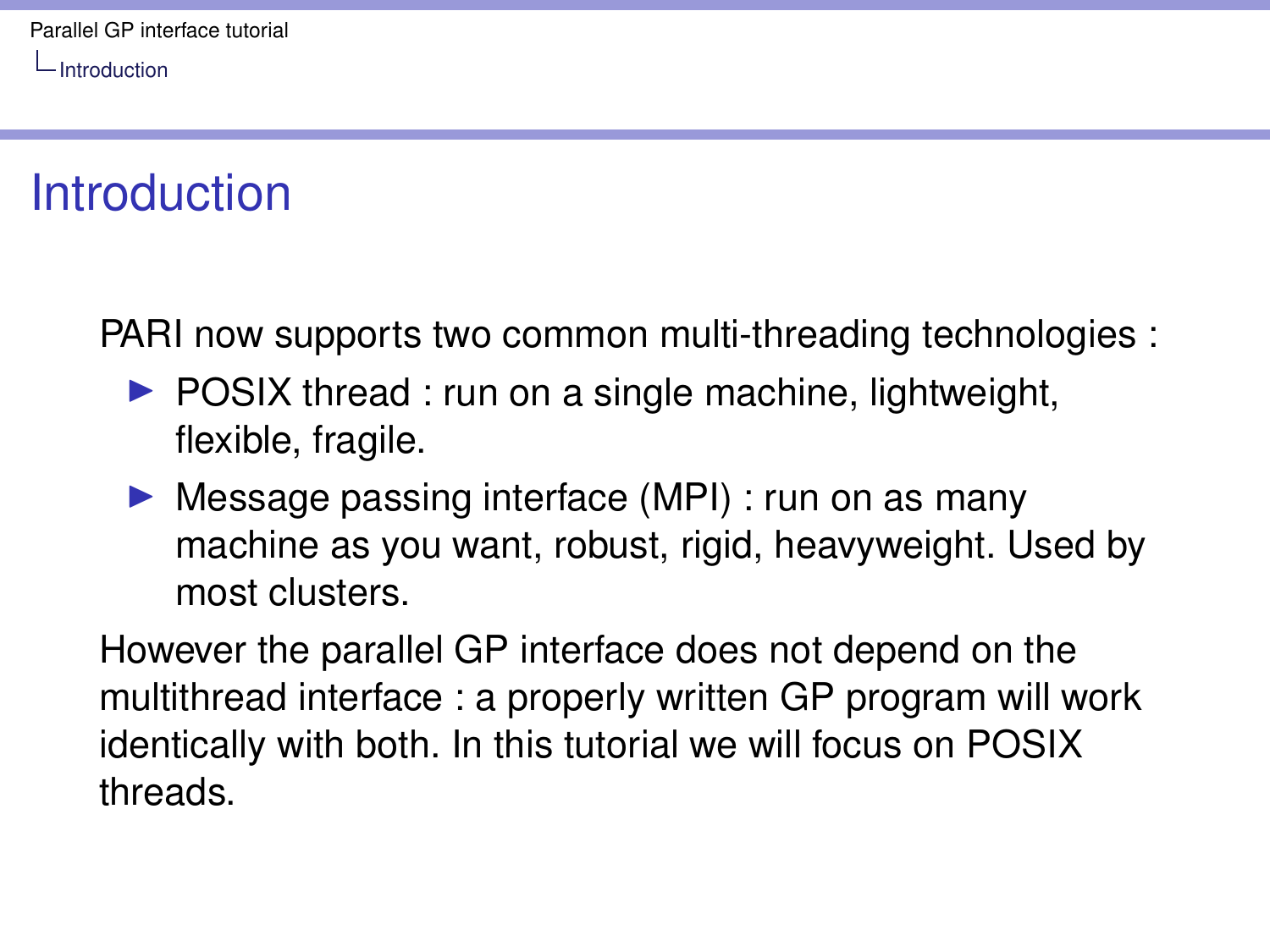<span id="page-3-0"></span>[POSIX threads](#page-3-0)

## POSIX threads

- $\triangleright$  To use POSIX threads, add  $--$ mt=pthread.
- $\triangleright$  gp-sta is generally 20% faster than gp-dyn.
- ./Configure --mt=pthread
- make test-parallel
- make test-rnfkummer

Compare gp-sta against gp-dyn.

ln -s Olinux-x86\_64/gp-sta . ./gp-sta

Check for "threading engine : pthread"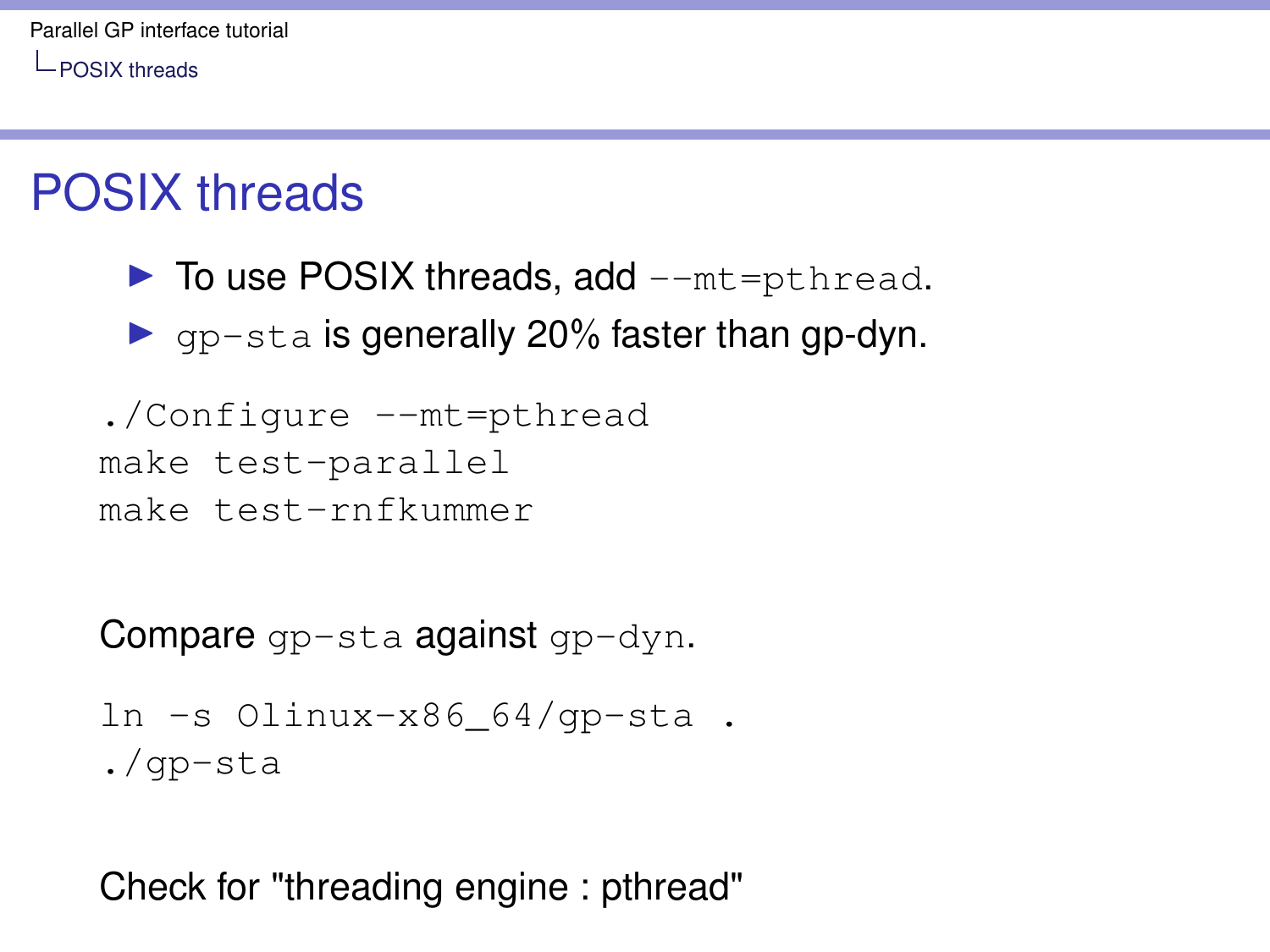<span id="page-4-0"></span>[Resources](#page-4-0)

#### **Resources**

The number of secondary threads to use is controlled by default (nbthreads). The default value of nbthreads is the number of CPU threads (i.e. the number of CPU cores multiplied by the hyperthreading factor). The default can be freely modified.

The PARI stack size in secondary threads is controlled by default (threadsize), so the total memory allocated is equal to parisize  $+$  nbthreads  $\times$  threadsize. By default,  $three\, \text{distance} = \text{particle}.$ 

default(nbthreads)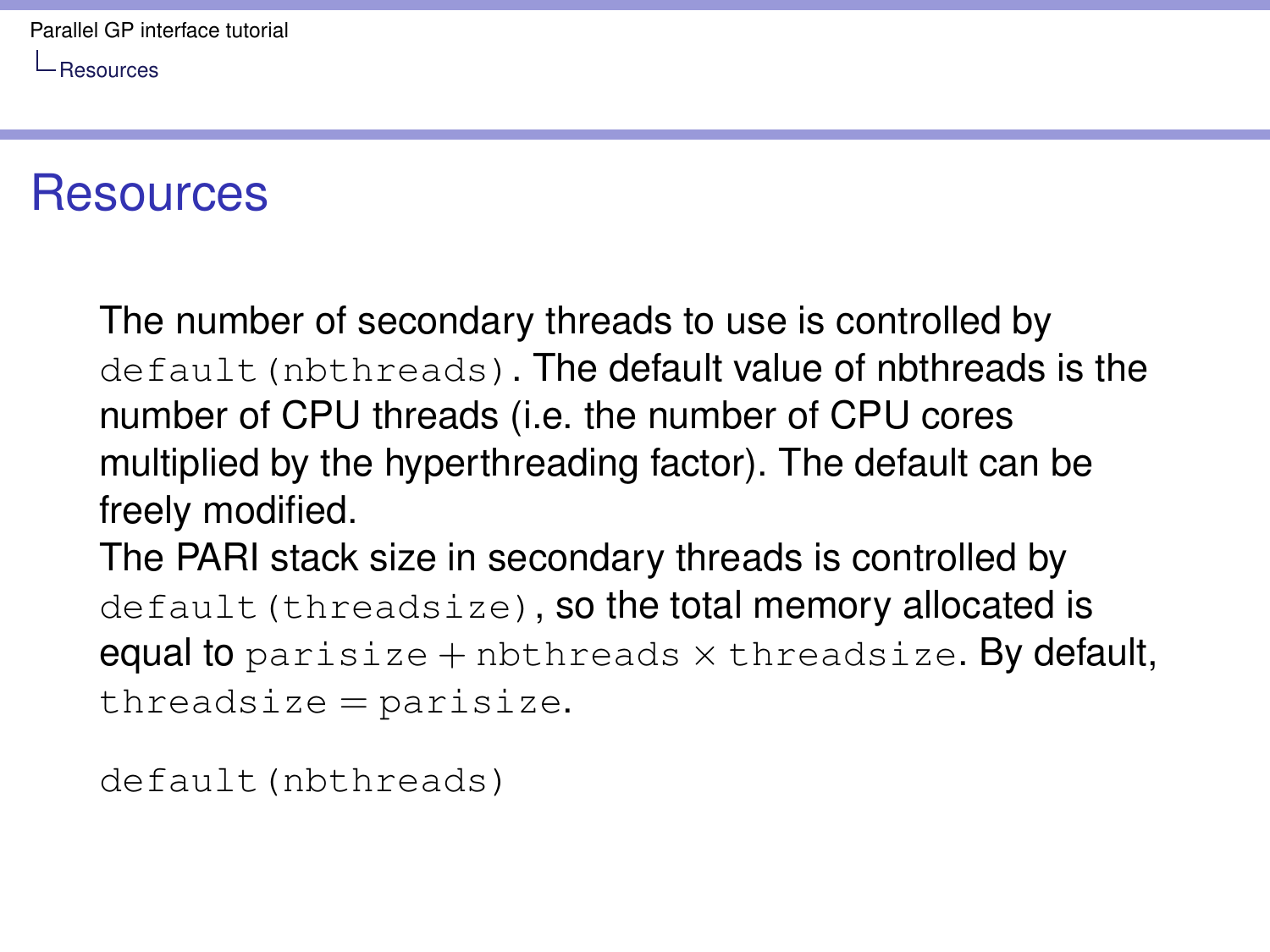**-** [Resources](#page-4-0)

#### Parallel algorithms

A number of PARI functions will use parallelism when available :

```
? default(timer.1) :
? isprime(2^600+187)
cpu time = 1,244 ms, real time = 197 ms.
22 = 1? nbthreads = default(nbthreads);
? default(nbthreads,1)
? isprime(2^600+187)
time = 660 ms.%5 = 1? default(nbthreads,nbthreads);
```
Here the parallel version is three times faster. Under pthread, the CPU time is the sum of the time used by all threads. The realtime is smaller than the CPU time due to parallelism.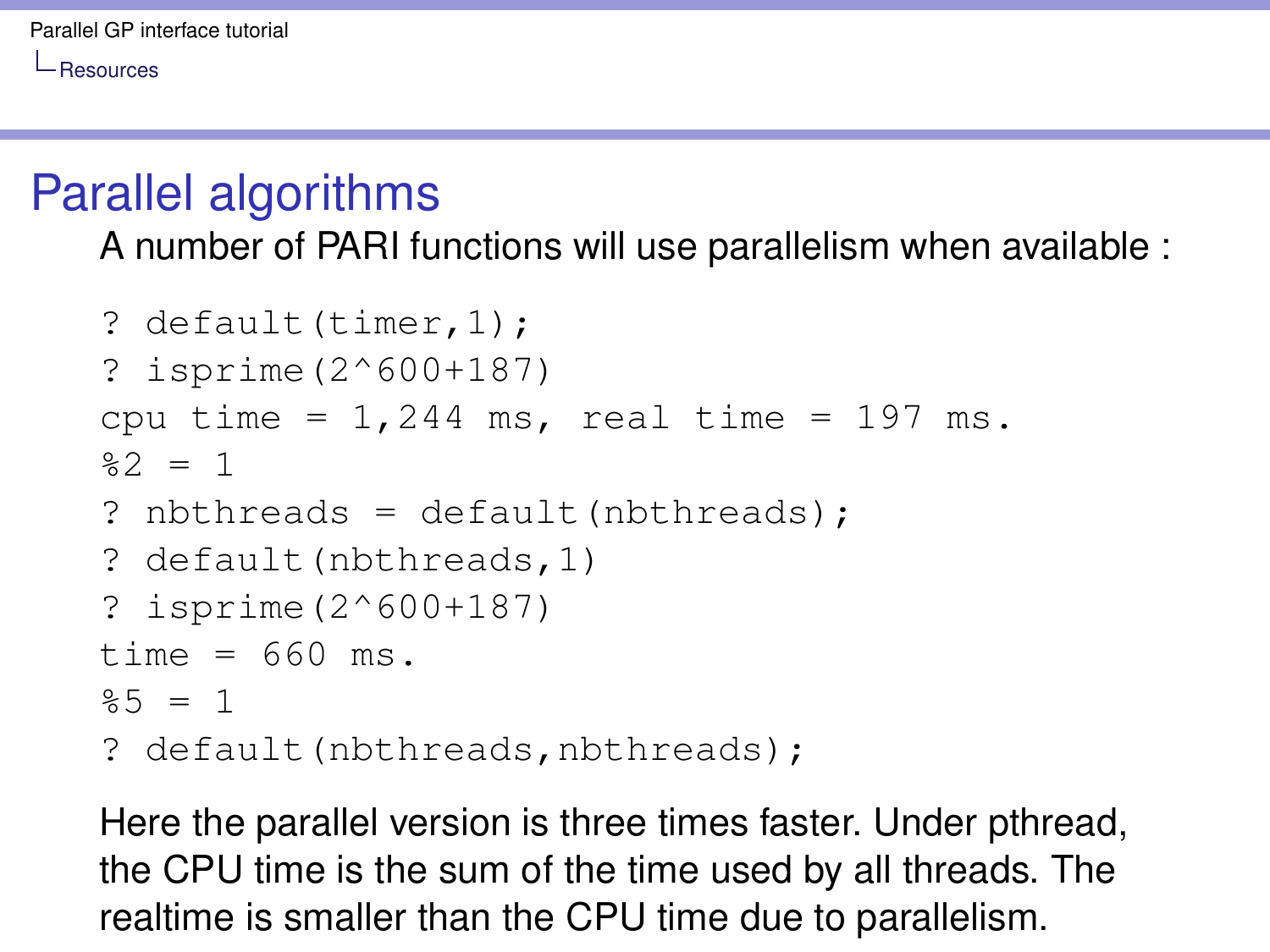L [Resources](#page-4-0)

#### Simple examples

? ismersenne $(x)$ =ispseudoprime $(2^x - 1)$ ; ? apply(ismersenne,primes(400)) cpu time =  $1,248$  ms, real time =  $1,247$  ms. %7 = [1,1,1,1,0,1,1,1,0,0,1,0,0,0,0,0,0,1,0,... ? parapply(ismersenne,primes(400)) cpu time =  $2,253$  ms, real time =  $298$  ms. %8 = [1,1,1,1,0,1,1,1,0,0,1,0,0,0,0,0,0,1,0,... ? select(ismersenne, primes(400)) cpu time =  $1,192$  ms, real time =  $1,199$  ms.  $\text{\$9} = [2, 3, 5, 7, 13, 17, 19, 31, 61, 89, 107, 127, 521, 607, 127]$ ? parselect(ismersenne,primes(400)) cpu time =  $2,248$  ms, real time =  $299$  ms.  $$10 = [2,3,5,7,13,17,19,31,61,89,107,127,521,607,12]$ 

Compare the real time.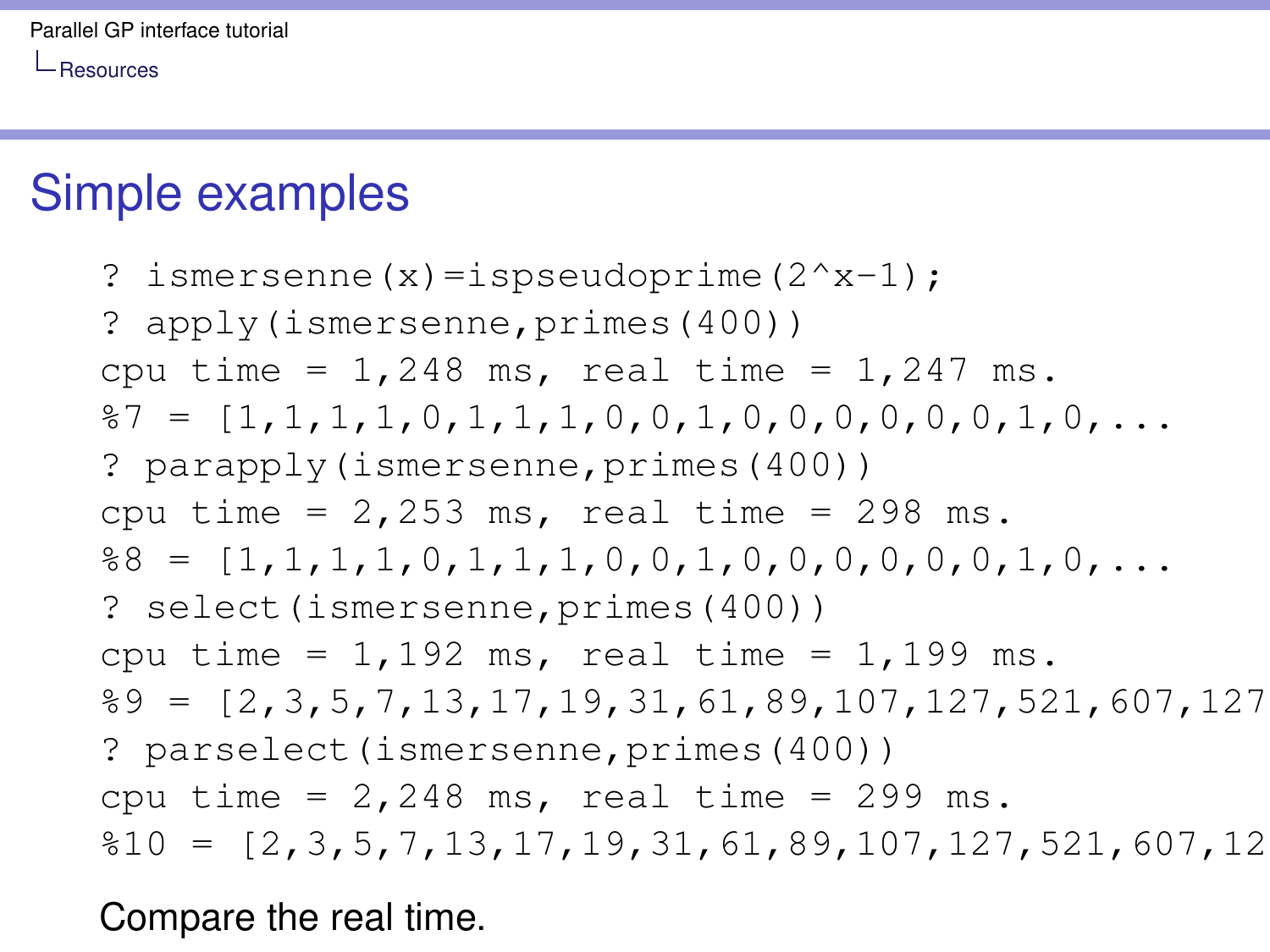## <span id="page-7-0"></span>**Concept**

GP provides functions that allow parallel execution of GP code, subject to the following limitations : the parallel code

- $\blacktriangleright$  must be free of side effect.
- $\triangleright$  cannot access global variables or local variables declared with  $local()$  (but  $my()$  is OK),
- $\triangleright$  instead access variables exported to the parallel world with export.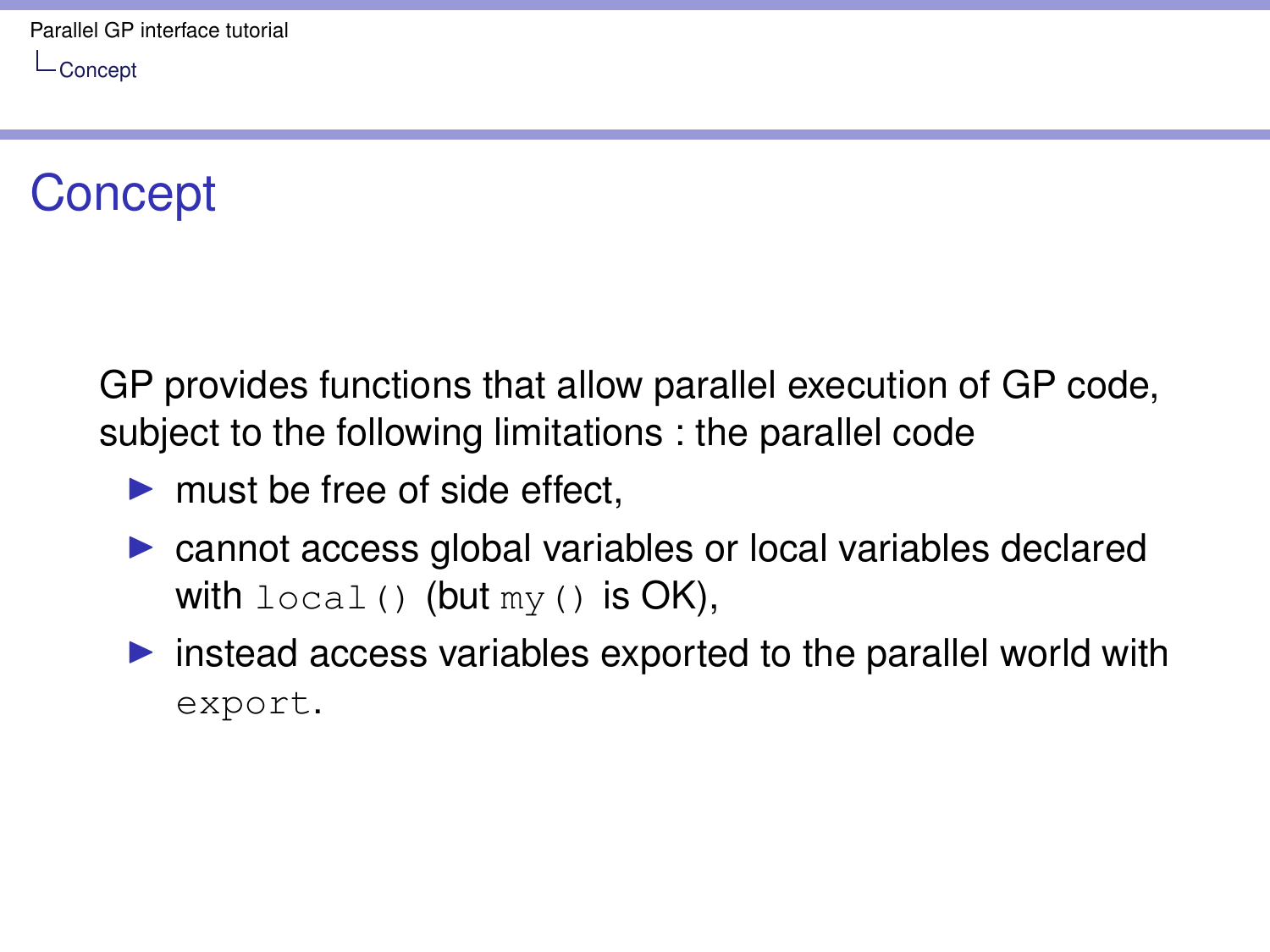## The parallel world

export is used to set values in the parallel world.

- ? ismersenne $(x)$ =ispseudoprime $(2^x 1)$ ;
- ? fun(V)=parvector(#V,i,ismersenne(V[i]));
- ? fun(primes(400))

```
*** parvector: mt: please use export(ismersenne)
```
- > break
- ? export(ismersenne)
- ? fun(primes(400))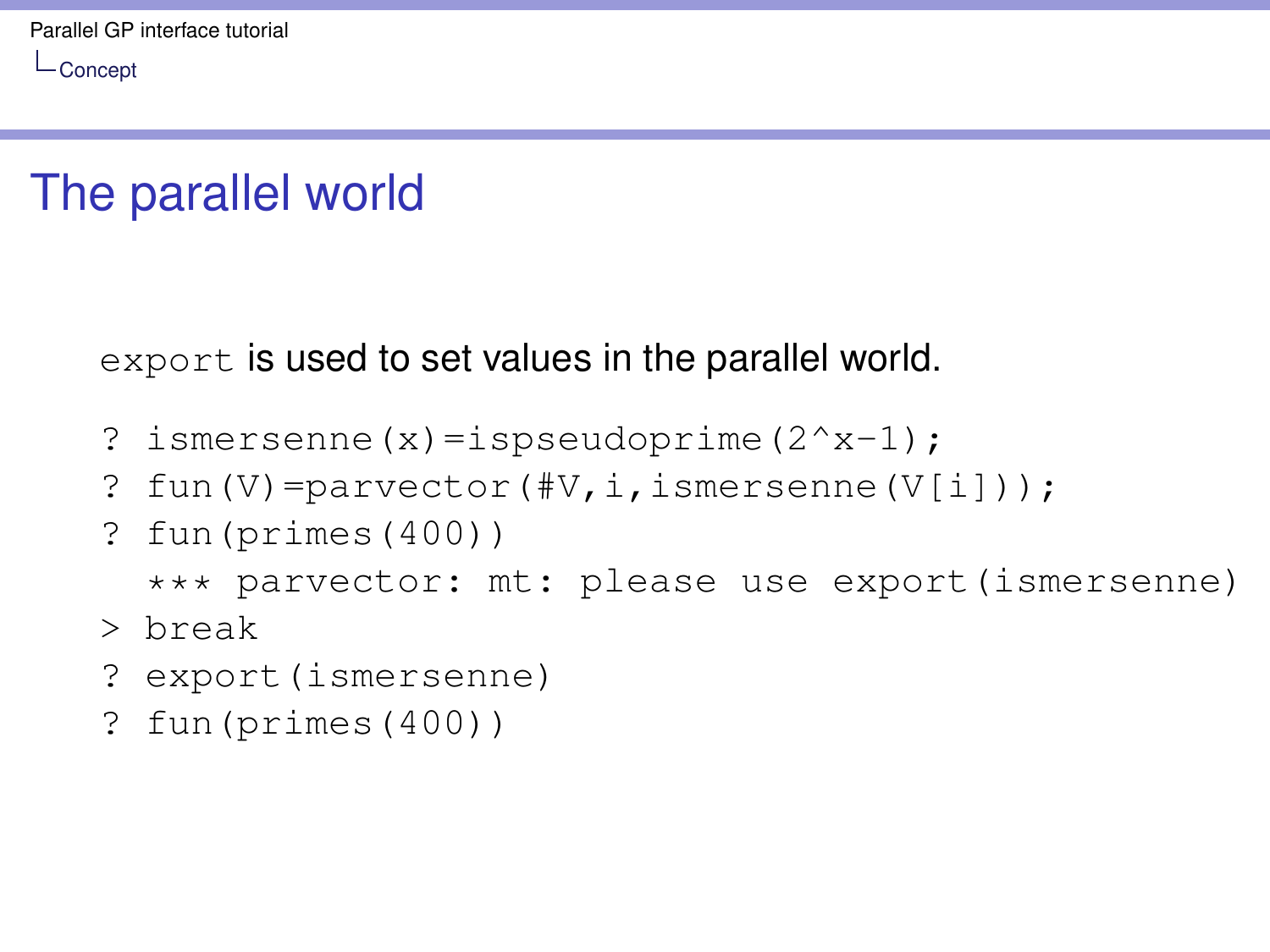$L_{\text{Concept}}$  $L_{\text{Concept}}$  $L_{\text{Concept}}$ 

## Silly example

```
? export(f=25);
? f
82 = f? parsum(i=1, 1, f)83 = 25
```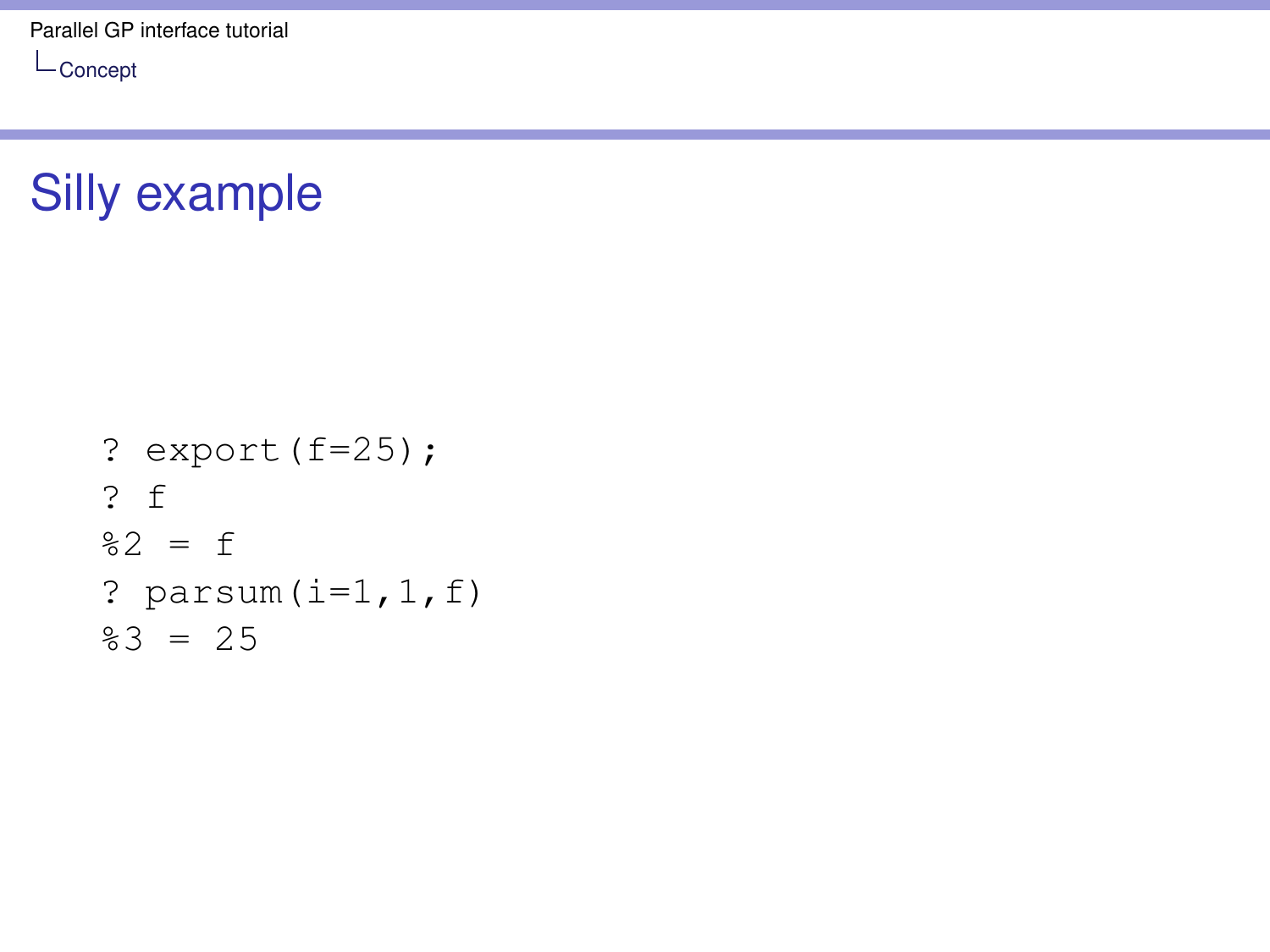## exportall

exportall exports all current global variables.

- ? V=primes(400);
- ? parvector(#V, i, ispseudoprime( $2^V[i]-1$ ))

\*\*\* parvector: mt: please use export (V).

- > break
- ? exportall()
- ? parvector(#V, i, ispseudoprime( $2^V[i]-1$ ))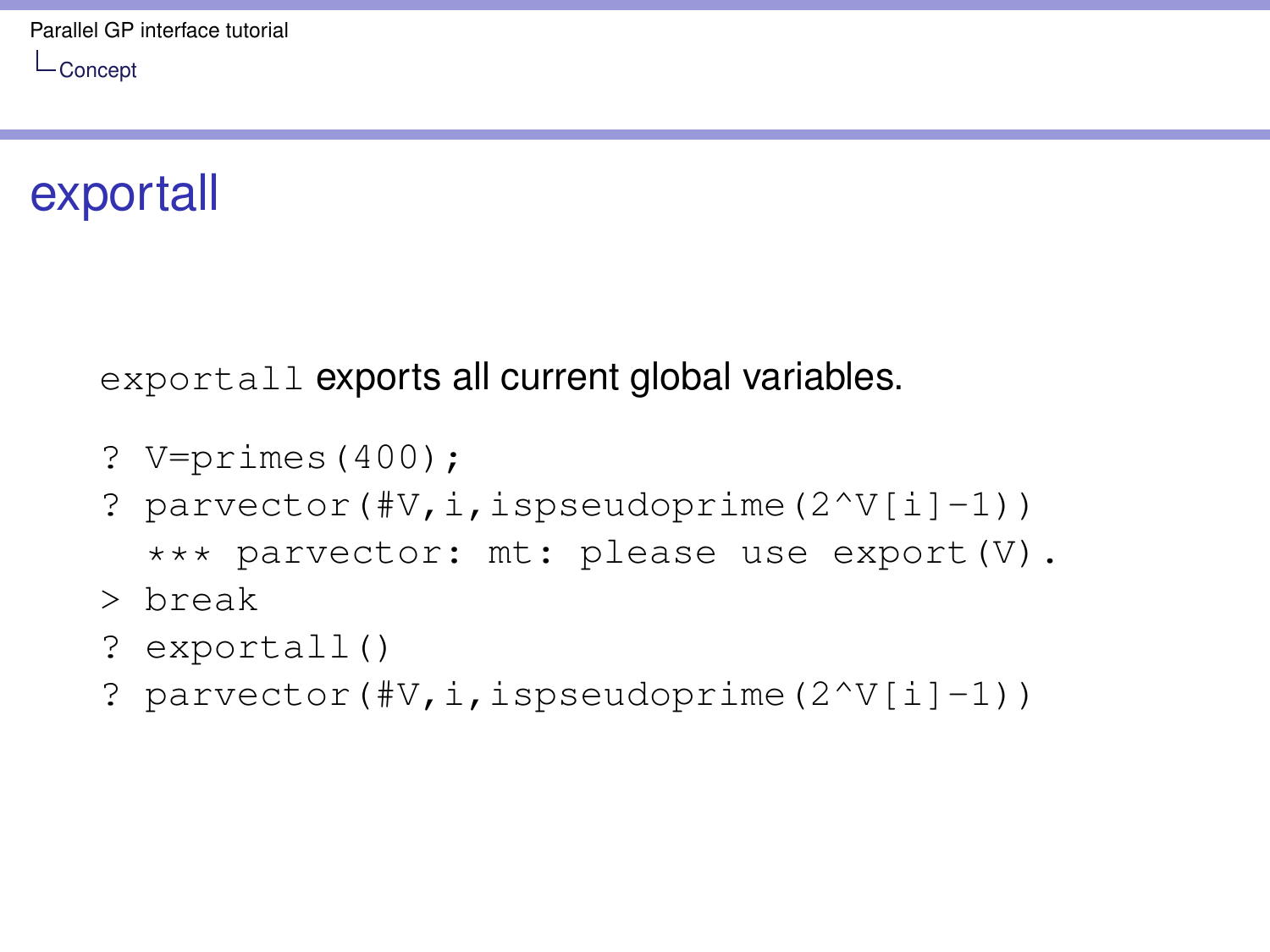## Using polynomial indeterminates

```
? fun(n)=bnfinit(x^n-2).no;
? parapply(fun, [1..30])
  *** parapply: mt: please use export (x).
> break
? fun(n)=bnfinite('x^n - 2) .no;? default(timer, 1);
? default(parisize,"16M");
? apply(fun,[1..30])
cpu time = 5,284 ms, real time = 5,281 ms.
%26 = [1,1,1,1,1,1,1,1,1,1,1,1,1,1,1,1,1,1,1,1,1,1,1,1,1,1,1,1,1,1]
? parapply(fun, [1..30])
cpu time = 9,084 ms, real time = 2,045 ms.
%27 = [1,1,1,1,1,1,1,1,1,1,1,1,1,1,1,1,1,1,1,1,1,1,1,1,1,1,1,1,1,1]
? parapply(fun, -[-30...-1])
```

```
cpu time = 9,281 ms, real time = 1,905 ms.
```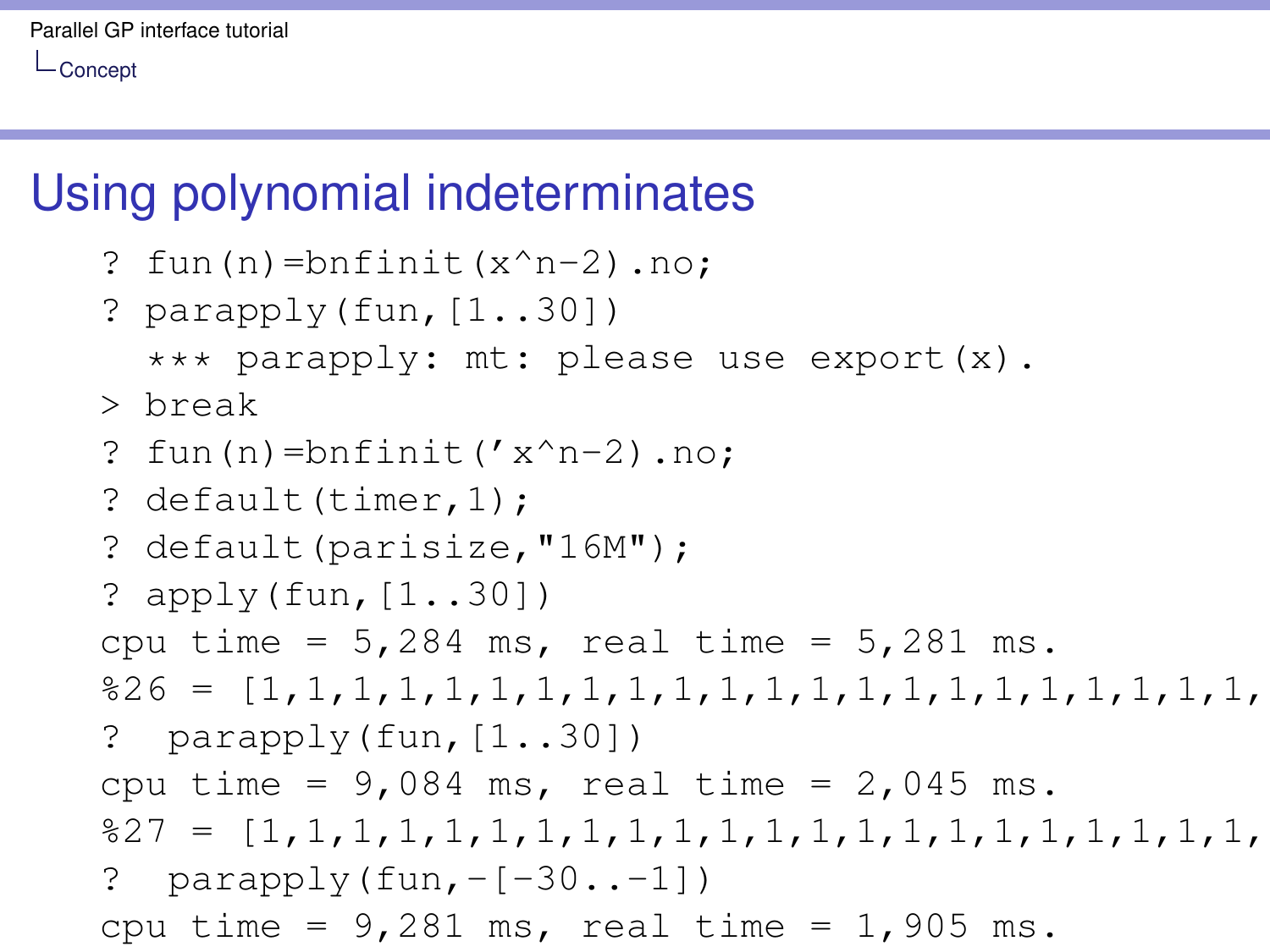<span id="page-12-0"></span>[Grouping small tasks](#page-12-0)

#### Grouping small tasks

```
? thuemorse(n)=
my(V=binary(n)); (-1)^ssum(i=1,HV,V[i]);
? export(thuemorse);
? default(timer, 1);
? sum(n=1,2*10^6, thuemorse(n)/n*1.)
cpu time = 4,861 ms, real time = 4,862 ms.
833 = -1.1962837643252564372222916332008191772? parsum(n=1,2*10^6, thuemorse(n)/n*1.)
cpu time = 17,245 ms, real time = 4,426 ms.
%34 = -1.1962837643252564372222916332008191772
? parsum(N=1,200, \
```
sum(n=1+(N-1)\*10^4, N\*10^4, thuemorse(n)/n\*1.)) cpu time = 11,836 ms, real time = 1,526 ms.  $835 = -1.1962837643252564372222916332008191811$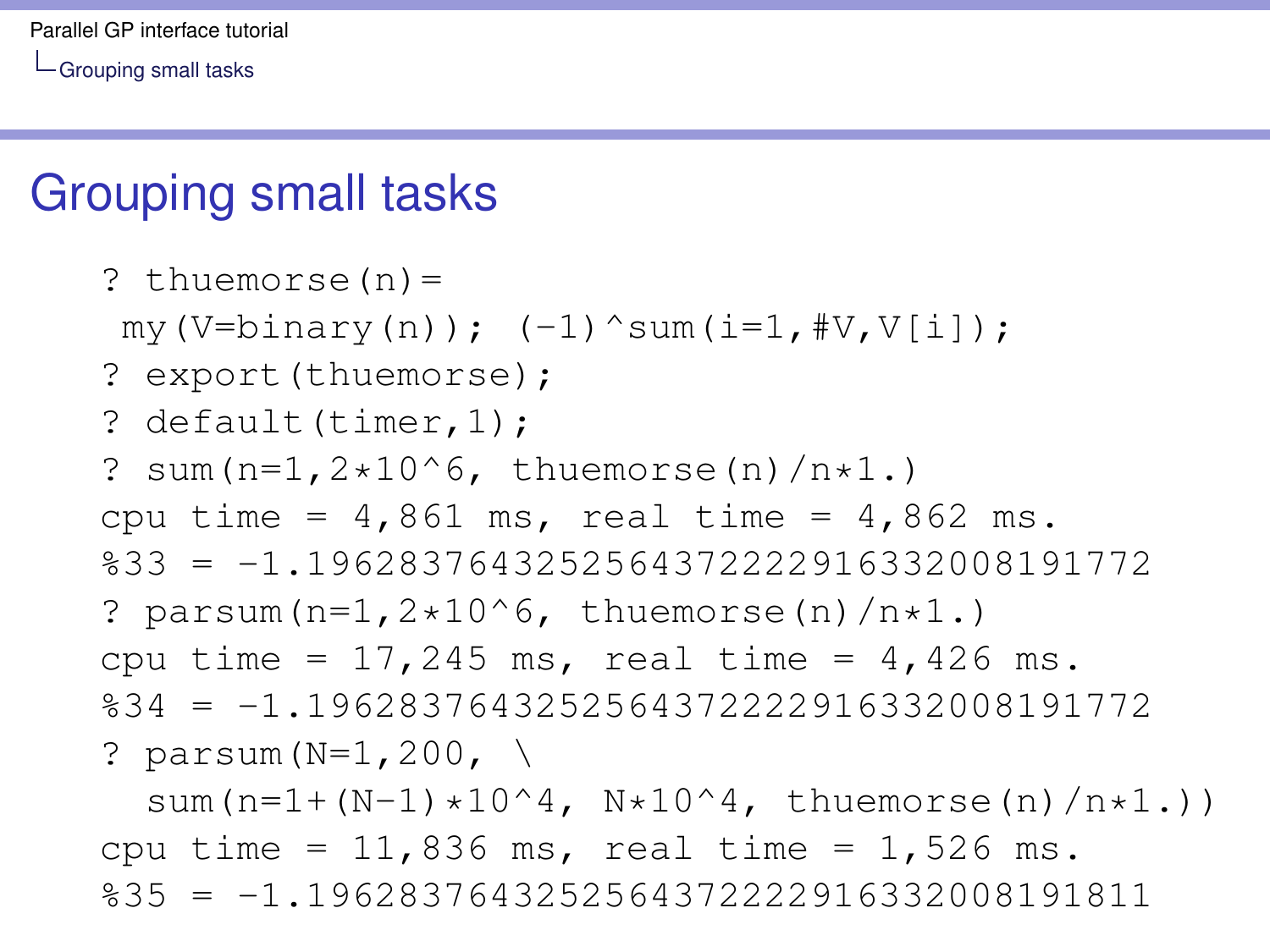## <span id="page-13-0"></span>Using parfor

- ? ismersenne(x)=ispseudoprime(2^x-1);
- ? export(ismersenne)
- ? parfor( $p=1,999$ , ismersenne(p), c, if(c,  $print(p))$ )
- ? prodmersenne(N)=

```
\{ my (R=1);
    parforprime(p=1,N,
      ismersenne(p),
      \mathbb{C},
      if(c, R*=p));
    R;
  }
? prodmersenne(1000)
cpu time = 108 ms, real time = 31 ms.
$13 = 637764906056784026430
```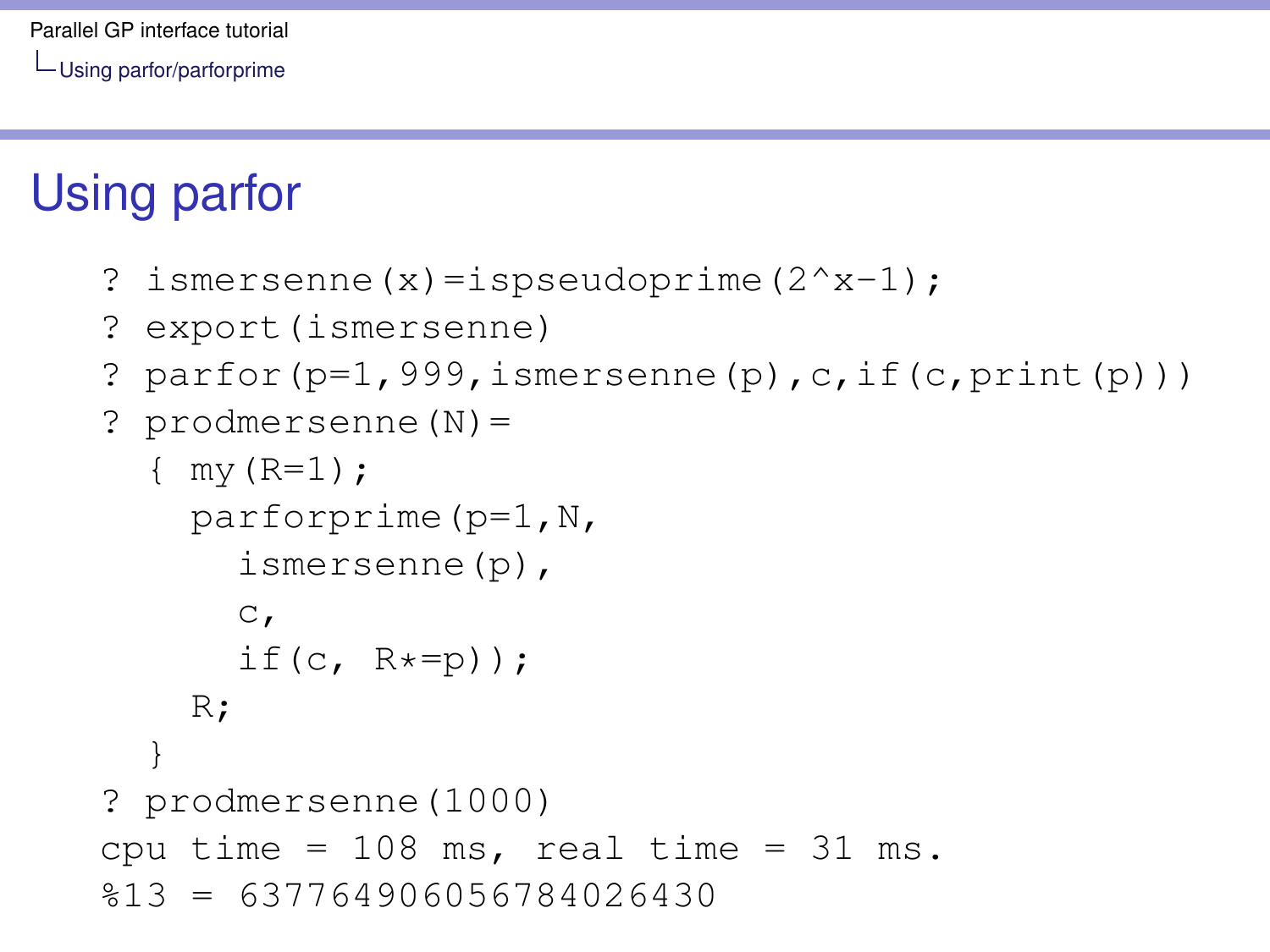# Using parforprime

```
? parforprime(p=1,999,ismersenne(p),c,\
      if(c,print(p)))? prodmersenne(N)=
\{ my (R=1);
  parforprime(p=1,N,
    ismersenne(p),
    \mathbb{C},
    if(c, R*=p);
  R;
}
? prodmersenne(1000)
$15 = 637764906056784026430
```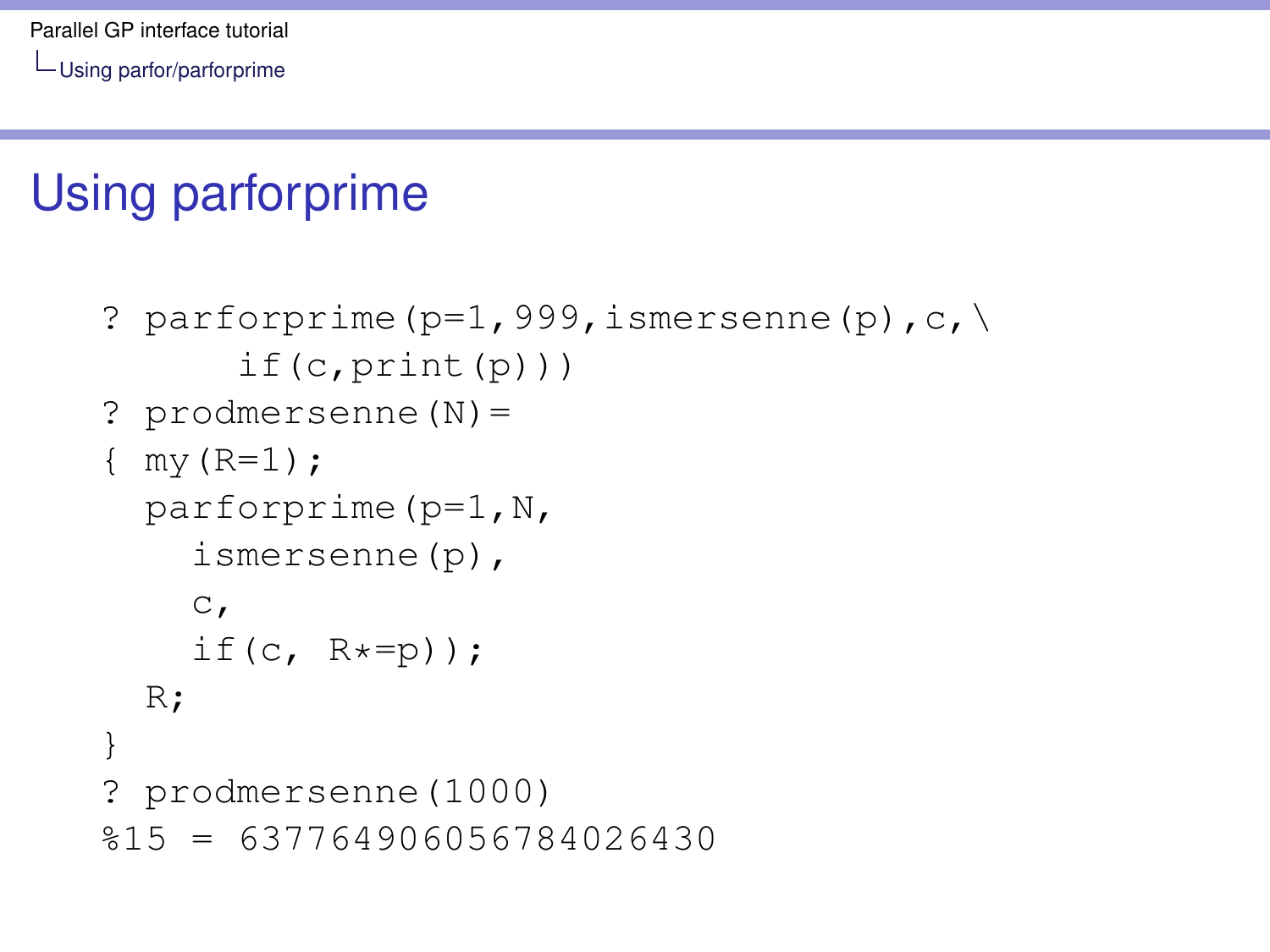# parforvec/parploth

- ? parforvec(v= $[[1,3],[1,3]]$ , factorback(v)\  $,f,$ print $(v,'':".f)$ )
- ? parploth(x=-4.5,6,\ intnum( $t=0$ , x, if( $t$ ,  $1$ /qamma( $t$ ))))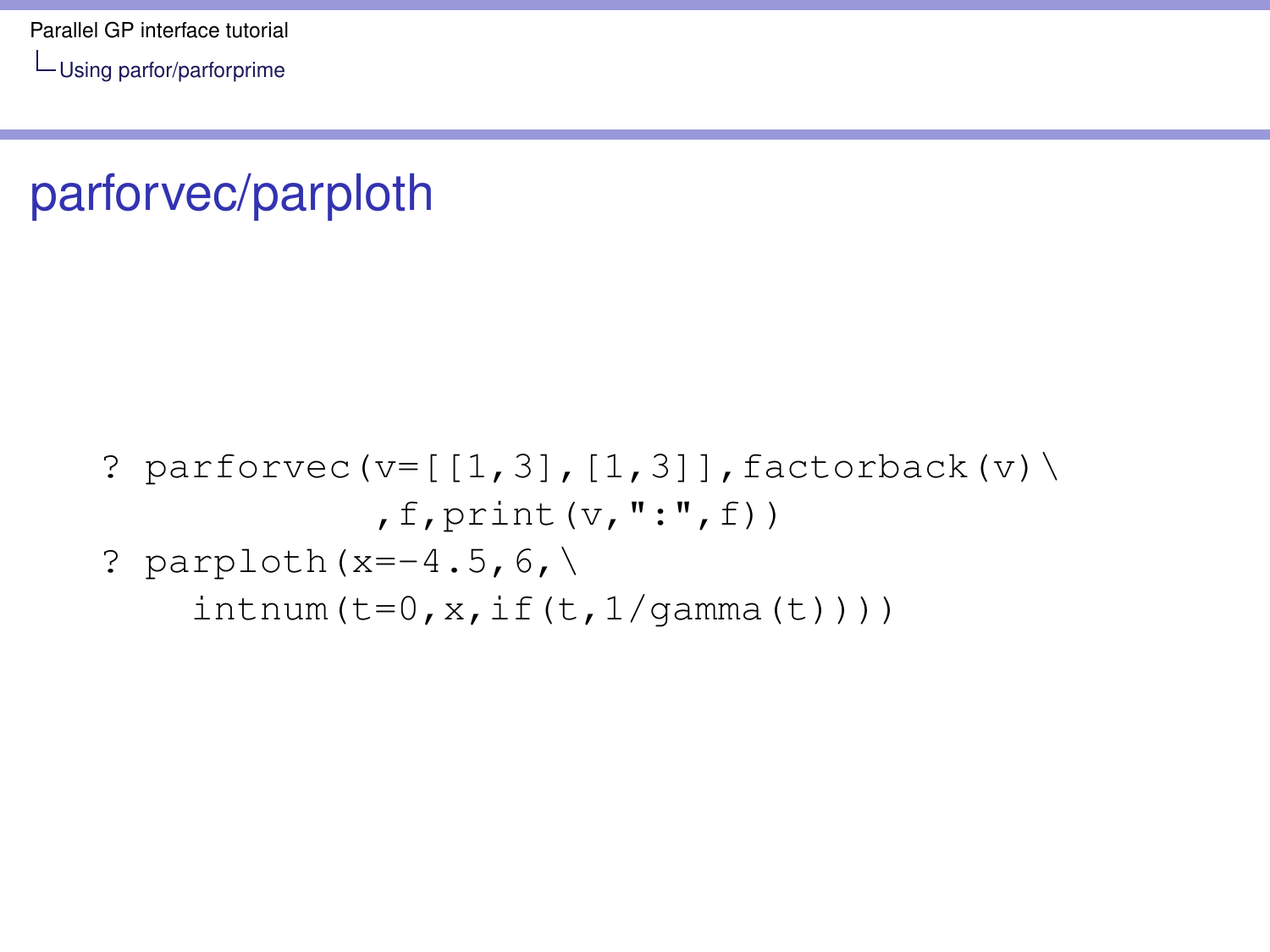#### return

```
? ismersenne(x)=ispseudoprime(2^x - 1);
```

```
? export(ismersenne)
```

```
? findmersenne(a)=
  {
    parforprime(p=a,,ismersenne(p),c,
      if(c, return(p));
  }
? findmersenne(4000)
cpu time = 2,600 ms, real time = 366 ms.
$17 = 4253? findmersenne(8)
cpu time = 4 ms, real time = 1 ms.
$18 = 13? findmersenne(8)
$19 = 13
```